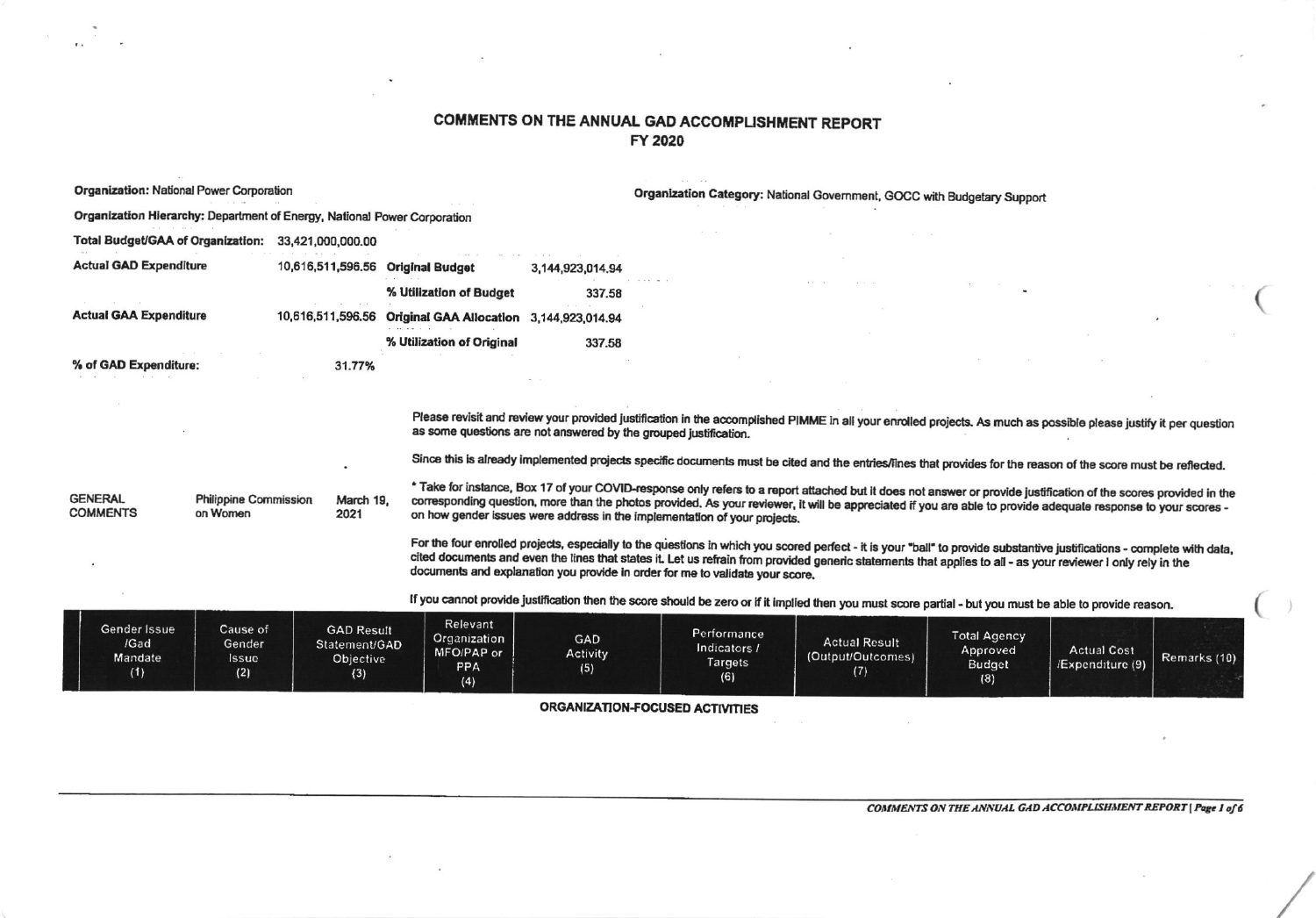| Gender Issue<br>/Gad<br>Mandate<br>(1)                                                                                                         | Cause of<br>Gender<br>Issue<br>(2)                                                                                                                                                                                                                                                                                                  | <b>GAD Result</b><br>Statement/GAD<br>Objective<br>(3)                                                                                                                                                                                        | Relevant<br>Organization<br>MFO/PAP or<br>PPA<br>(4)                                                   | GAD<br>Activity<br>(5)                                                                                                                                                                                                                                        | Performance<br>Indicators /<br>Targets<br>(6)                                                                                                                                                                                                                                                                                                                                             | <b>Actual Result</b><br>(Output/Outcomes)<br>(7)                                                                                                                                                                                                                                                                                                                                                                                                                                                        | <b>Total Agency</b><br>Approved<br><b>Budget</b><br>(8)                                                                                                                                                                    | <b>Actual Cost</b><br>/Expenditure (9) | Remarks (10)                                                                                                                                                       |
|------------------------------------------------------------------------------------------------------------------------------------------------|-------------------------------------------------------------------------------------------------------------------------------------------------------------------------------------------------------------------------------------------------------------------------------------------------------------------------------------|-----------------------------------------------------------------------------------------------------------------------------------------------------------------------------------------------------------------------------------------------|--------------------------------------------------------------------------------------------------------|---------------------------------------------------------------------------------------------------------------------------------------------------------------------------------------------------------------------------------------------------------------|-------------------------------------------------------------------------------------------------------------------------------------------------------------------------------------------------------------------------------------------------------------------------------------------------------------------------------------------------------------------------------------------|---------------------------------------------------------------------------------------------------------------------------------------------------------------------------------------------------------------------------------------------------------------------------------------------------------------------------------------------------------------------------------------------------------------------------------------------------------------------------------------------------------|----------------------------------------------------------------------------------------------------------------------------------------------------------------------------------------------------------------------------|----------------------------------------|--------------------------------------------------------------------------------------------------------------------------------------------------------------------|
| Limited capacity to<br>develop, implement<br>and mainstream<br>gender-responsive<br>policies and<br>programs for NPC<br>(continuing activity). | Inadequate<br>resources and<br>priority are<br>devoted to<br>facilitate the<br>integration of<br>gender concerns<br>in the agency<br>policies, plans,<br>programs and<br>budget<br>Lack of top<br>management,<br><b>GFPS members</b><br>and<br>program/project<br>implementors'<br>awareness and<br>appreciation of<br>GAD and MCW. | Strengthened<br><b>NPC-GFPS and GAD</b><br>advocates/champions<br>in pursuing NPC GAD<br>Programs GAD-trained<br>program/project<br>implementors.<br>Capacitate<br>management, GFPS<br>and GAD<br>advocates/champions<br>on GAD and MCW.<br>٠ | Capacity<br>building of<br><b>GAD Focal</b><br><b>Point Systems</b><br>and GAD<br>Champions of<br>NPC. | <b>Issuance of guidelines</b><br>and/or training materials<br>on the use of gender<br>analysis tools, collection<br>of sex-disaggregated<br>data,i.e. GMEF, HGDG,<br>SSD to help identify<br>activities to further<br>mainstream gender in<br>NPC activities. | <b>Issuance of guidelines</b><br>and/or training<br>materials on the use of<br>gender analysis tools.<br>To adopt webinar (if<br>possible) in lieu of<br>face-to-face training. -<br>All GFPS and GAD<br>advocates/champions<br>from different<br><b>Functional Groups</b><br>issued with the<br>guidelines and/or<br>training materials and<br>oriented on the gender<br>analysis tools. | <b>GFPS Secretariat</b><br>attended series of<br>CSC and PCW GAD<br>webinars during<br>lockdown in<br>preparation to the<br>crafting of corporate<br>GAD issuances ---<br>Webinars Attended: 1)<br>Gender Analysis,<br>Praxis & Tools (29<br>Sept 2020) 2) Gender,<br>Diversity and Social<br>Inclusion (20 Sept<br>2020) 3)<br>Fundamentals of<br>Gender Mainstreaming<br>(10 Sept 2020) 4)<br>Introduction to GAD<br>Concepts and<br>SOGIESC (1 Sept<br>2020) 5) Gender-Fair<br>Language (4 Aug 2020) | Logistics and<br>materials for the<br>conduct of training.<br>seminars, fora, etc.<br>100,000,00<br>Salaries of the<br>members of GAD<br>Secretariat (2 staff x<br>3k daily rate x 104<br>workdays on GAD)<br>1,600,000.00 | 5,750.00<br>30,092.98                  | The activity<br>was affected<br>by the<br>conditions<br>brought about<br>by the<br>pandemic and<br>the retirement<br>, from service of<br>the GFPS<br>Chairperson. |

 $\sim$ 

 $\mathbf{e}$ 

 $\mathcal{A}$ 

 $\alpha$